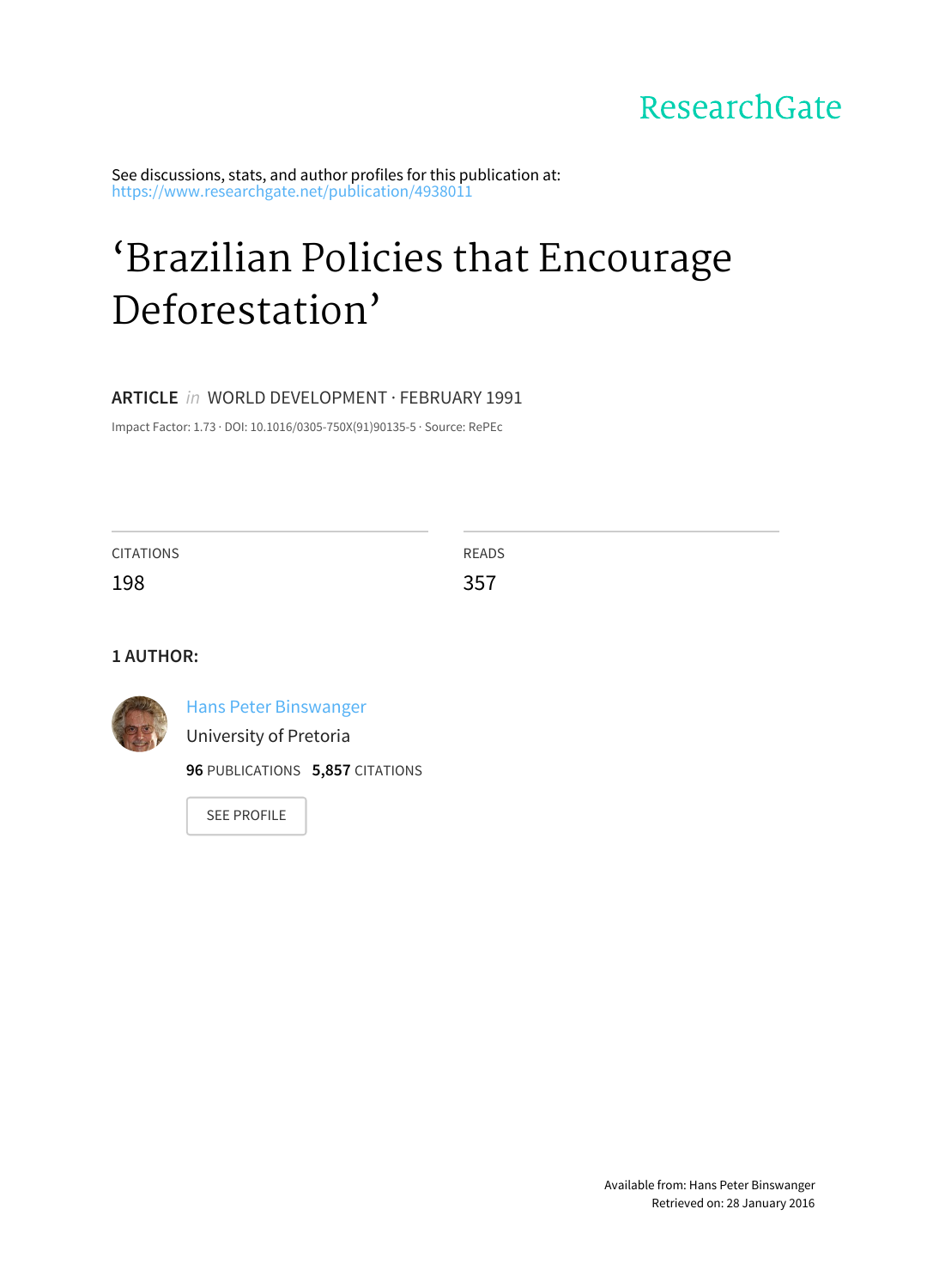# **Brazilian Policies that Encourage Deforestation in the Amazon**

# HANS **P.** BINSWANGER\* *The World Bank, Washington, DC*

**Summary.**  $\overline{\phantom{a}}$  This paper shows that general tax policies, special tax incentives, the rules of land allocation, and the agricultural credit system all accelerate deforestation in the Amazon. These policies increase the size of land holdings and reduce the chances of the poor to become farmers. The key provisions include: the virtual exemption of agricultural income from income taxation; rules of public land allocation that provide incentives for deforestation because the security of a claim is determined by land clearing; a progressive land tax that contains provisions that encourage the conversion of forest to crop land or pasture; a tax credit scheme aimed toward corporate livestock ranches that subsidizes inefficient ranches established on cleared forest land; and subsidized credit available for SUDAM-approved ranches.

These distorting provisions must be removed before afforestation projects and programs can succeed. Afforestation and settlement projects should take into account the effect of these distortions, and the projects should thus have modest expectations. While reducing perverse economic incentives for deforestation will slow down the destruction of the Amazon forest, incentive policies alone are not enough. A coherent system of land use planning that sets aside more marginal lands in forest reserves and establishes biological reserves is also required. Even under the best incentive regimes, these reserves, as well as Indian reservations, will have to be protected by the power of the law and its enforcement agents. As part of this strategy, forest guards must be given greater incentives to enforce forest preservation laws currently in place.

#### 1. INTRODUCTION

Some fiscal and legal provisions in Brazil encourage the Amazon's deforestation by increasing the demand for farm, pasture, and ranch  $land$  -- thereby increasing deforestation at the frontier of settlement and accelerating the conversion of forest to farm land in already settled areas. This report focuses on six sets of such provisions:

- -- Taxes on agricultural income
- -- Rules of land allocation
- Land taxes
- -- Capital gains and commodity taxes
- -- Regional and sectoral taxes
- Provisions for credit

The provisions distort settlement and increase deforestation, thwarting programs and projects to preserve forest areas.

# 2. TAXES ON AGRICULTURAL INCOME

Brazil's income tax laws virtually exempt agriculture and convert it into a tax shelter. This exemption adds to the demand for land and makes urban investors and corporations compete aggressively for land at the frontiers of settlement and in areas of well-established settlements. This competition results in unequal land ownership holdings (as large farms buy up smaller ones) and increases the rate of conversion of forest to crop land or pasture.

Corporations and individuals can exclude up to 80% and 90%, respectively, of agricultural pro-

<sup>\*</sup>This paper is based on a 1987 Discussion Paper of the Research Unit of the World Bank's Agriculture and Rural Development Department: "Fiscal and legal incentives with environmental effects on the Brazilian Amazon.'" It covers some of the same issues discussed in Dennis J. Mahar (1989), "Government policies and deforestation in Brazil's Amazon region." in this paper, however, more attention is given to the general regime of taxation and its impact on land markets and migration in the Amazon.

<sup>\*</sup>The author would like to thank the anonymous referees for their comments on an earlier draft. He is also indebted to Aercio Cuñha for his insightful comments and suggestions and to Eileen Hanlon and Bruce Ross-Larson for major editorial assistance.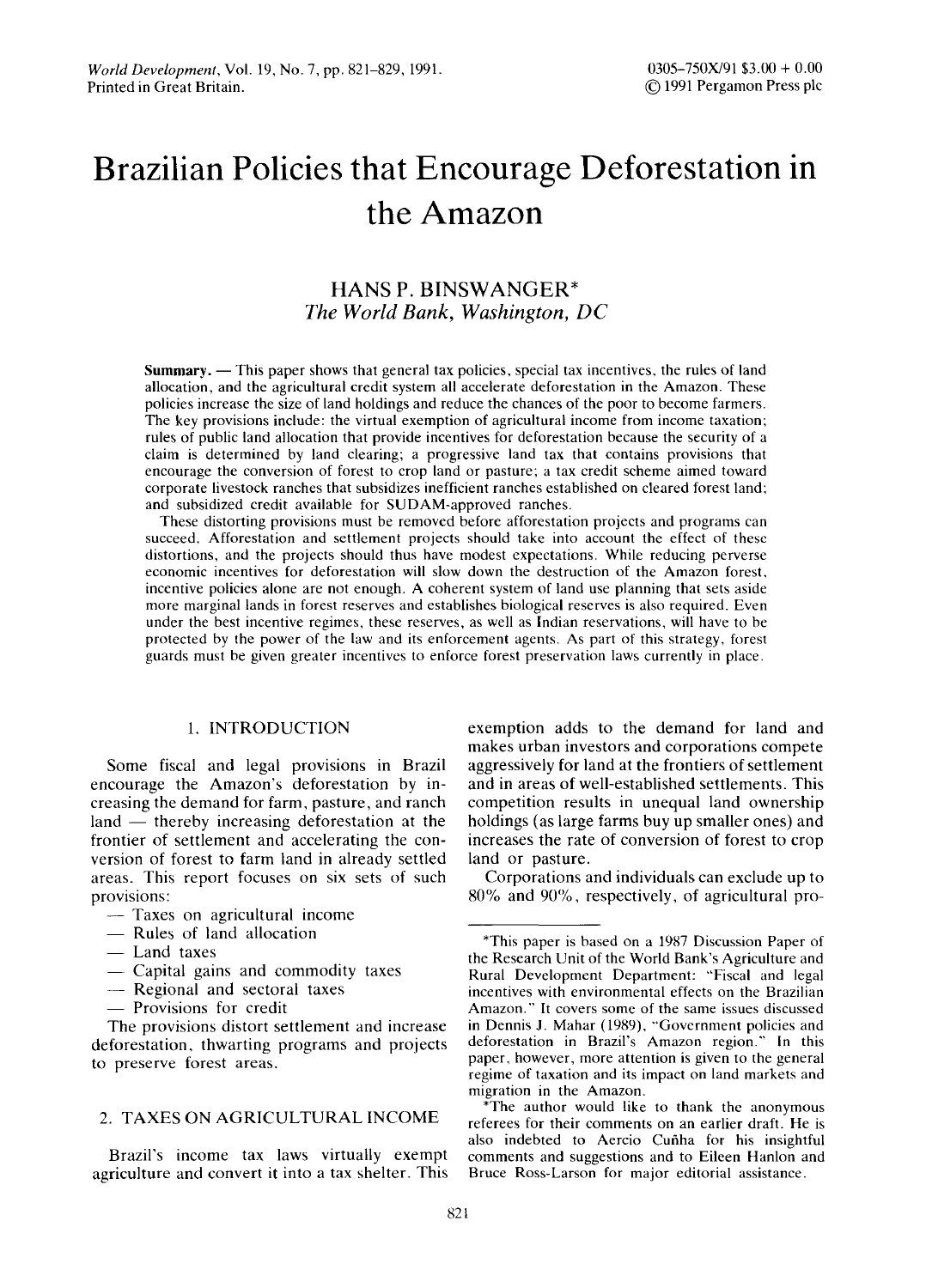fits from their taxable income by using a variety of special provisions of the income tax code. The tax code contains very favorable treatments for agricultural expenditures and investments. Landholders can choose between two tax policies. They can elect to be taxed on 10% of their gross agricultural revenues, or the cost of modern inputs or investments can be subtracted from gross agricultural income.

Fixed investments, animals, buildings, and machines and vehicles can not only be depreciated completely in the first year, but depreciated several times over by using a multiplication factor which ranges from two to six. Up to 80% of farm profits can be sheltered in this way. If the resulting multiples of expenditures and investments exceed current income, they can be carried forward to reduce the tax liabilities of the next four years. The net effect is that almost all agricultural income escapes taxation.

Neither corporations nor individuals can offset agricultural losses against mmagricultural taxable incomes. Some consumer expenditures, however, can be disguised as agricultural costs and it is thereby possible to shelter some nonagricultural income as well.

Corporate agricultural profits are taxed at a rate of only 6%. Combined with the depreciation provisions, the tax on corporate agricultural profits can be as low as 1.2%. Corporate profits from other sources are subject to a tax ratc of 35 *45%. i* 

The implication of this tax treatment is that private and corporate investors will undertake projects in agriculture, even though the projects have a lower economic rate of return than nonagricultural projects. Therefore, the demand for land by corporations and by individuals in high income tax brackets increases, resulting in a faster expansion of agriculture into frontier areas. It also provides incentives for the accumulation of large land holdings.

Small farmers and other poor individuals cannot benefit from the tax breaks because they do not pay income tax. The income tax treatment not only provides no bencfits to the poor, it also affects the poor negatively. If agricultural income is taxed at lower rates than nonagricultural income and agriculture is a tax shelter, the market price of land will contain a component capitalizing these tax preferences. The market price for land becomes too high for the poor to buy, even if given credit.

In a perfect market, the value of land reflects the present value of agricultural profits, capitalized at the opportunity cost of capital. If the poor have to use credit to buy land at its present value, the only income stream they have available for consumption is the imputed value of family labor. They must use the remaining profits to pay for the loan. If the poor can get the same wage in the labor market, they are no better off as landowners than they would be as workers. This example is, moreover, an ideal situation where the interest rate paid by the poor is equal to the interest rate that the most creditworthy borrowers can get. The poor generally have to pay higher interest rates and therefore have to reduce consumption below what they could have earned in the labor market.

If the value of land exceeds the capitalized agricultural profits, the poor must cut consumption below the imputed value of family labor to pay for the land. Anything that drives the land price above the capitalized value of the agricultural income stream thus makes it impossible for the poor to buy land without reducing consumption.

The income tax shelter is not the only distortion capitalized into the land value. With the size of populations growing and the demand for land increasing, some of the expected future appreciation of the land price is capitalized into the current land price. The only way a poor person could have access to that income stream is bv selling off a small parcel of land every year to pay for his or her interest costs. This is clearly infeasible for small landholders. In addition, Brandão and Rezende (1988) show that high and unstable inflation rates in Brazil have cleartv increased the land price  $-$  that credit subsidies, discussed further below, have also been partly capitalized into the land price. These factors further increase the difficulties of poor people in buying land. This encourages them to movc to the frontier in search of unclaimed land.

# 3. THE RULES OF LAND ALLOCATION<sup>2</sup>

It is a mistake to assume that there are large areas of unclaimed land in the Amazon. By the time roads are constructed, most federal or state land is claimed by some individual or corporation, however doubtful the claim may be. These claims are bought and sold. Case-specific procedures convert individual claims into legal titles. In addition, 'regularization' is a process that will confer titles to all holders of claims in a given region. All land disputes in a given region are solved by regularization, an administrative and legal process that results in a complete cadaster and secure title. Corporate projects approved bv SUDAM (Superintendência do Desenvolvimento da Amazonia) or the Grande Carajás program receive special preferences in land titling.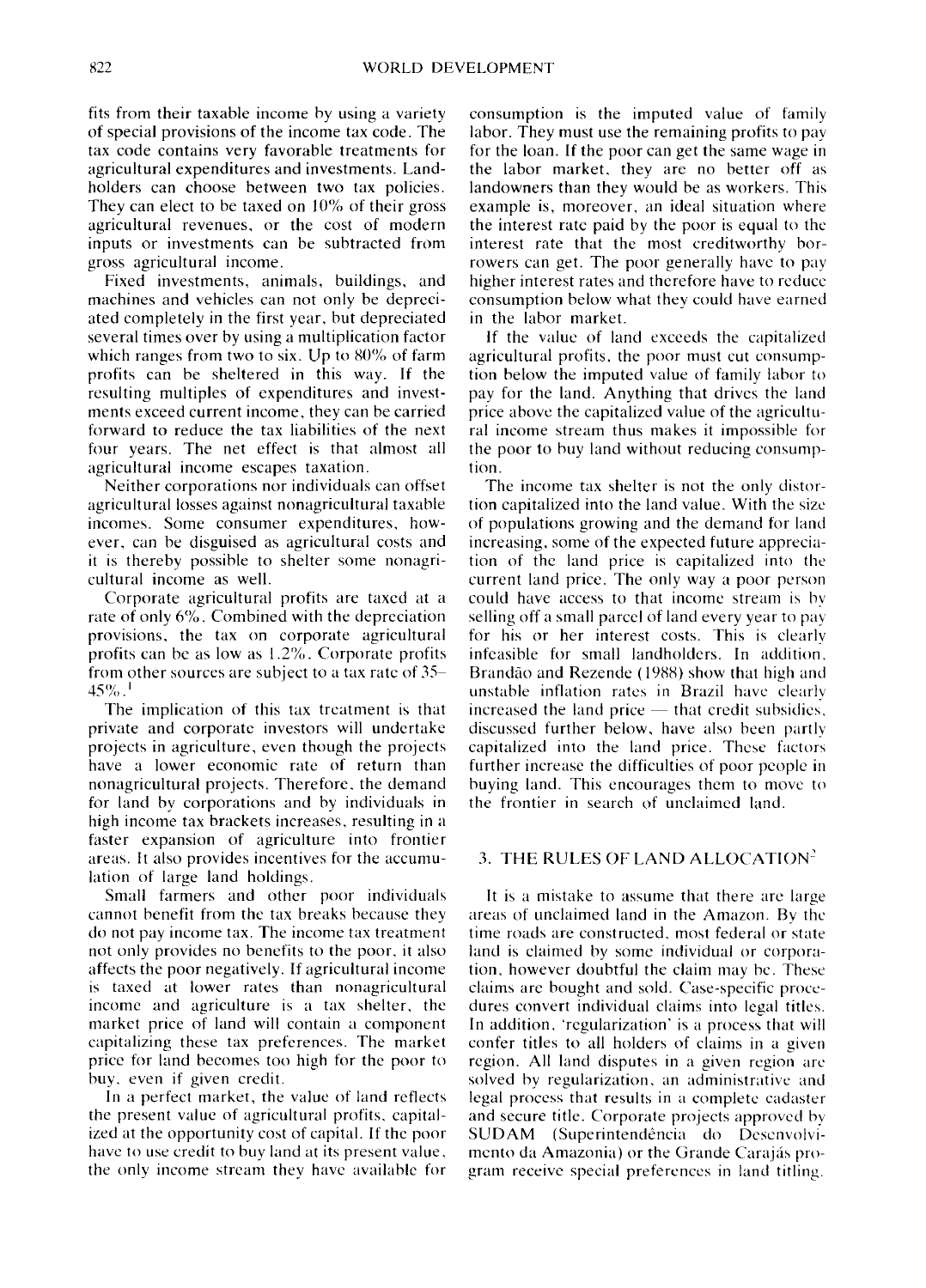How do individuals show that they have a solid claim on land? They do this most effectively by squatting. The right known as *direito de posse* has been formally recognized since 1850, but goes back to criteria of settling land disputes in colonial times (Nascimento, 1985). This right states that a squatter, or *posseiro,* who lives on unclaimed public land *(terra devoluta)* and has used it 'effectively' for at least one year and one day, has a usufruct right over 100 hectares. If the *posseiro* fulfills the condition of living on and effectively using the land *(cultura efetiva e morada habitual)* for more than five years, he or she has the right to acquire a title. Land can also be acquired by squatting on private land for a time without being challenged by the owner.

These rights may appear to favor the establishment of relatively small farms. But in lands under federal control, up to 3,000 hectares may be claimed by using the *direito de posse* and the attendant administrative and regulative procedures. In the Grande Carajás area, for example, INCRA (Instituto Nacional de Colonização e Reforma Agrária) uses the following rules. A claimant who lives on the land gets preference to obtain a title for up to three times the area which he or she cleared of forest.<sup>3</sup> Therefore, squatters have an incentive to rapidly deforest large areas, even if their agricultural operations do not justify it,

In Mato Grosso, Goiás, Para, and Maranhão, these or similar rules have resulted in the allocation of most public land to individually owned ranches or to large corporations. The reason is that corporations and large ranches have a major advantage over poor individuals in the rush for land: they have the capital to build their own access roads into the forest. This advantage enables them to lay claim on land much farther from major highways than could poor settlers. Small farmers have difficulties in finding land for squatting. They can typically only claim land a few kilometres from public roads, as they could neither market products nor have access to health or education facilities if they ventured further. Often, their only alternative is to invade land that already is clearly privately claimed, leading to land disputes.

Most World Bank-sponsored projects are in Rond6nia. This region differs from other areas of the Amazon. In Rond6nia, in areas that INCRA allocates land for settlement projects, all agricultural land is divided into small plots. Nevertheless, for most of the legal Amazon area, large private and corporate ranches account for most of the area covered by allocations.

The rules of land allocation encourage rapid deforestation on individually owned ranches,

because the final amount of land that receives title under regularization is a multiple of the area converted to pasture. In addition, clearing land provides protection against small squatters and land invasion, as squatters do not invade land already converted to pasture. Some people allege that it may be enough to clear land of the original forest, only to let secondary forest grow back, as irrevocable user certificates are issued after one year of occupation. The importance of this phenomenon, however, is not easy to assess.

Small-scale squatters are often accused of greatly contributing to deforestation. While they may be responsible for deforestation in some regions, as in Rond6nia, they are less of a problem than ranchers. If small farmers want to claim one *m6dulo* of land (a plot large enough to support a family), they have no legal or procedural incentive to clear land beyond the area needed for their slash-and-burn agriculture. Yet within their allocated plots, the system will reduce forest area rapidly. Primary forests are destroyed in the process of slash-and-burn agriculture, replaced by pasture or secondary forest. Soil degradation is minimal because soils are covered by vegetation for all but short periods during the first few growing seasons, and because initially the highest quality soils are chosen. But as under all shifting cultivation systems, soil fertility declines, and weed infestations become a serious problem after the first one or two seasons.

In land-abundant conditions, shifting cultivation is the most cost-effective way of producing subsistence crops, whether cost is measured by labor, purchased inputs, or total cost (Pingali, Bigot and Binswanger, 1987). Because shifting cultivation is so cost-effective, it is unrealistic to assume that small farmers can be induced to keep a proportion of their land under forest and work only a smaller area of land. The only way to reduce forest destruction is to reduce plot sizes allocated to small farmers and set land aside elsewhere in large, well-guarded forest reserves. The World Bank projects in Rond6nia now attempt to do this by creating small reserves near the settlers. Small local forest reserves, however, will be invaded by other squatters, and are difficult for the forest service to guard.

#### 4. LAND TAXES

In principle, a progressive land tax on the size of the ownership holding could offset the effects of the favorable income tax treatment on the land market by making it less profitable to have land in large holdings. Brazil's land tax code, though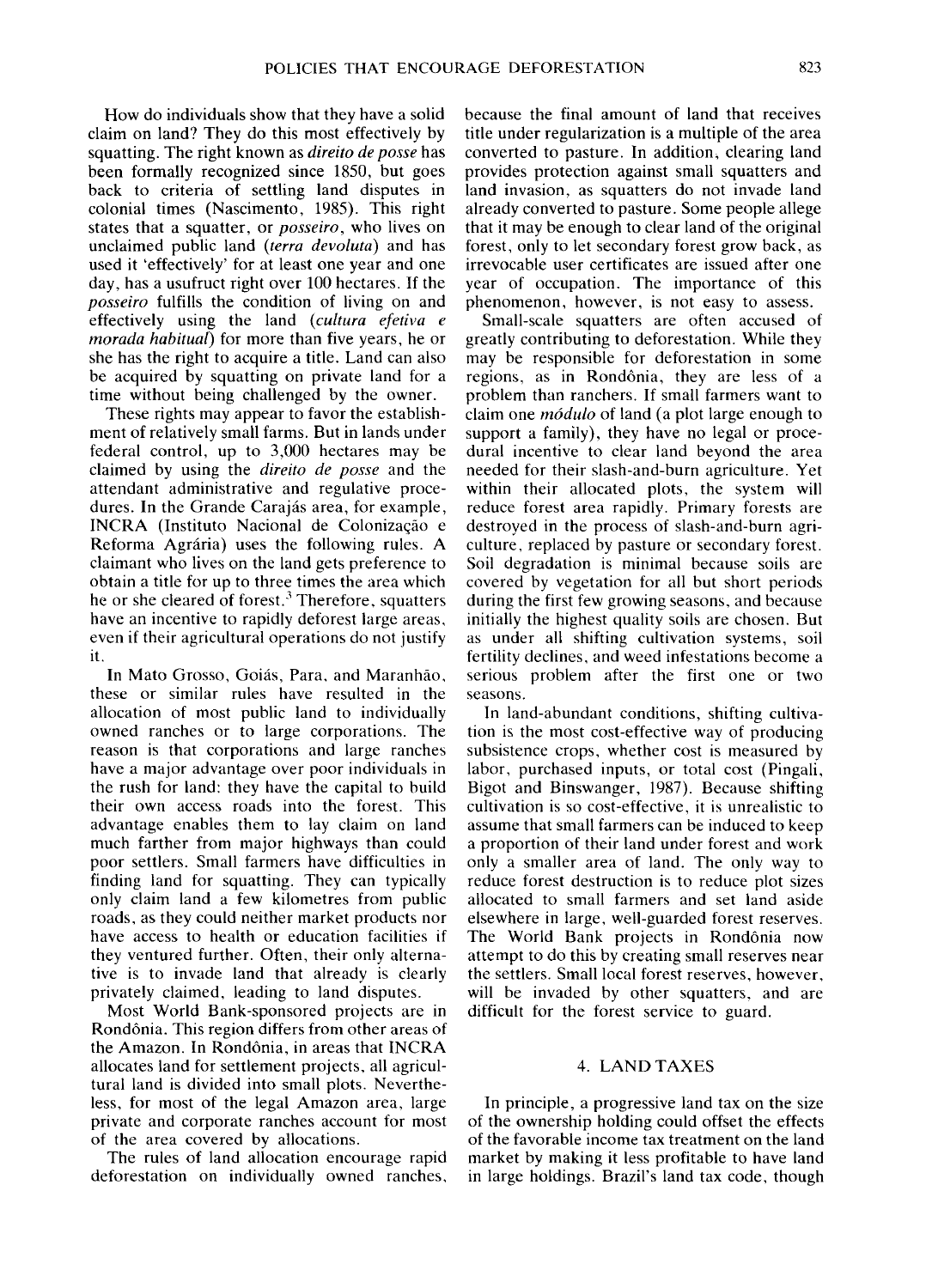progressive in principle, now contains many exceptions so that effective tax rates are not progressive in practice.

The Estatuto da Terra and other legislation provide for a progressive land tax. Farms smaller than two *modulos* pay no land taxes, while farms larger than 100 *modulos* pay 3.5% of the unimproved value of their land *(terra nua).* Apart from direct evasion, the land tax can be reduced by a factor of up to 90%, depending on the intensity of land use and the productivity of the farm. Both tax formulas use reduction factors directly and positively related to thc usc of thc **land** (da Silva, **1986).** 

The key point is that forest land is considered unused. A farm containing forests is thereforc taxed at higher rates that one containing pasturcs or crop land. Converting forest to pasture on larger farms will therefore reduce the land tax. providing incentives for deforestation. The major impact of this legislation is likely to be felt m settled areas where the enforcement of the land tax is fairly strict.

The major changes needed in allocation and tax rules arc as follows:

- (a) Lowering the ceiling of land that can be allocated to a single owner undcr regularization from  $3,000$  hectares to perhaps  $100$ or 200 hectares. This will still enable families to establish larger ranches by distributing ownership among several members.
- (b) Introducing a land ceiling on corporate land holdings or reducing it where it cxists.
- (c) Changing the definition of land use *(cultura efetiva*) for the regularization process and including forms of forest management.

# 5. OTHER FEDERAL TAXES

No other federal tax regulations, such as capital gains or commodity taxes, appear to contain provisions that affect deforestation. $<sup>4</sup>$ </sup> There are, however, a number of regional and sectoral tax breaks that encourage investment **in enterprises using cleared forest land.** 

## **6.** REGIONAL AND SECTORAL TAX PREFERENCES

SUDAM, the Grande Carajás Program, and the IBDF (Instituto Brasileiro de Desenvolvimento **Florestal) can single out a corporate enterprise and provide it with special tax incentives. Of all the incentives discussed below, the SUDAM'S tax credit scheme for corporate live-**

stock ranches in the legal Amazon has the largest effect on deforestation. Another tax credit scheme is provided by the IBDF to corporations that agree to undertake afforestation. Reports of these tax credit schemes show that the recipients are far better at receiving tax credits than at producing beef or planting trees (Brazil. 1987. Gasques and Yokomizo, 1986).

Special programs for regional tax incentives exist for enterprises in specific locations or subsectors. These programs aim to improve the economic development of the region or subsector through such means as investment, agricultural development, generation of employment, industrial decentralization, and use of appropriate technology. The following regions and sectors receive special mcentives that affect deforestation:

- ta) The legal Amazon (administered bv FIDAM (Fundo de lnvestmentos de Amazonia)  $-$  and SUDAM).
- (b) The Grande Carajás area, which contains portions of the states of Maranhão, Para. and Goiás (administered by the Grande Carajás Council).
- (c) The Northeast (administered by SUDENE (Superintendência di Desenvolvimento di Nordeste) and FINOR (Fundo de Invesmcntos dc Nordeste).
- (d) The forestry, fisheries, and tourism sectors (administered by  $FISET$  - Fundo de Invesnlcntos Sctorais).
- There are five classes of incentives:
	- $(i)$  Income tax holidays of up to  $10$  years (Grande Carajás only).
	- (ii) Reinvestment tax credits that approved cnterprises can usc for cxpansion or modernization investments (limited to *50%* ol a corporation's liabilities).
	- (iii) Generalized tax credits that any corporation in Brazil can use to set up, invest in, or participate in approved enterprises (limited to  $25\%$  of a corporation's tax liabilities).
	- (iv) Tax credits for individuals for 45% of their investments into stocks of FIDAM, FINOR and FISET (limited to a maximum of *6%* of an individual's tax liabilities).
	- (v) Exemptions from import tariffs, export taxes, and commodity taxes for imports or exports of approved enterprises (Grande Carajás program only).

Each of these incentive programs is available to firms whose projects have been approved by thc administering entity. The approval process contains a variety of safeguards, some of which arc intended to protect the environment. $<sup>5</sup>$ </sup>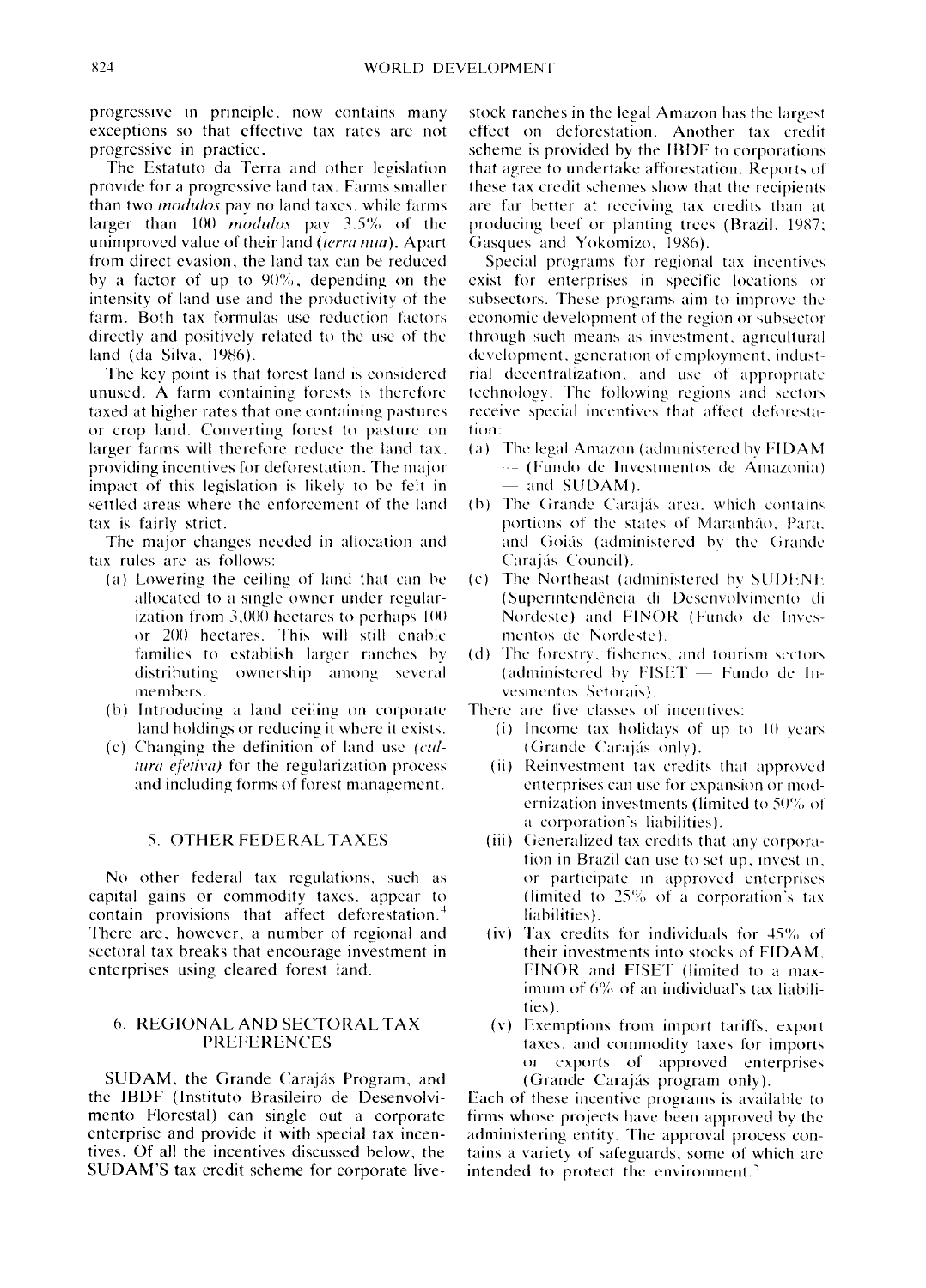Only to the extent that forest or agricultural products are used by nonagricultural corporations will measures (i) and (ii) have an impact on deforestation. Examples are the expansion of charcoal production for a tax-exempt pig iron factory, or production of logs for a tax-exempt lumber company. In the nonagricultural sectors, income tax holidays are perhaps the least distortionary form of tax incentives. Unlike tax credits they cannot induce investments into enterprises which are not expected to produce a pretax profit.

Income tax holidays and tax credits for modernization are not relevant for agriculture and livestock corporations, as these corporations already escape the income tax via the general provisions for agricultural income described above. It is therefore incorrect to assume that these provisions are an additional factor for speeding up deforestation at the frontier.

Tax credits, measures (ii), (iii), and (iv), can induce investments with a negative expected profit. Measure (iii), generalized tax credits awfilable to corporations all over Brazil, is the most important. The system is described clearly in Browder (1986) and in Nascimento  $(1985)$  and will not be discussed in detail here. The tax credit system allows any corporation in Brazil to use up to 25% of its tax liabilities to invest directly in approved enterprises or to acquire equity in such corporations. An approved enterprise located in the Amazon can finance up to 75% of its planned investments in this way. The balance of 25% of total investment must come from the parent company's own resources. Corporations will therefore invest in approved enterprises even if the enterprises have negative rates of return to overall invested resources. Attempts at policy reform should focus sharply on this set of tax credits.

Remvestment tax credits are only relevant for nonagricultural enterprises which havc taxable profits. Tax credits for individuals to invest in stocks of the investment funds FIDAM, FINOR, and FISET, measure (iv), appear to be less important because few investors appear to take advantage of the provision. $<sup>6</sup>$ </sup>

These regional tax credits have a great impact on deforestation through their encouragement of uneconomic livestock production. Many authors have studied the effects of the tax credits and the economics of livestock production, and their findings are summarized here. By September 1985, SUDAM had approved 527 livestock projects (Gasques and Yokomizo, 1986). By 1983, the total investment in the SUDAM-approved ranches had already reached nearly US\$1 billion (in 1982 US dollars) (Nascimento, 1985). The average size of the already implemented ranches is 23,600 hectares, meaning that the incentives program favored large enterprises. These enterprises occupy 8.4 million hectares, of which half was to be developed as pasture. This is the upper bound estimate of the deforestation caused by the incentive program in the Cerrado and semihumid forest land. The ranches have already abandoned much of the pasture area created and some of the land is reverting to secondary forest (all data from Gasques and Yokomizo, 1986).

The SUDAM program failed to create viable livestock enterprises in the region. Gasques and Yokomizo carried out a sample survey of enterprises and show that:

**--** Realized livestock production is less than 16% of anticipated production.

- The average rate of implementation of the project was high enough to enable the projects to receive certificates allowing them continued access to tax incentives.

 $-$  While actual implementation has been less than 40%, disbursement of the tax incentives has been close to 100% or higher on many ranches.

- The commodity taxation (ICM) revenue realized from the ranches is less than 4% of tax credit funds received in all cases studied.

The reasons for the poor performance of ranching in the Amazon have been analyzed by Browder, based on a sample survey of ranches. Total invested resources in the ranches had a negative net present value. An analysis by Hecht, Norgaard and Possio (1988) of cattle ranches in the Eastern Amazon (based on coefficients assembled from the literature) shows similar results:

**--** Without real appreciation of land, no form of traditional ranching has a positive real rate of return in Eastern Amazon.

--Without overgrazing, real land values must appreciate at the rate of 30% before the investments become economically viable.

**--Even** with improved pasture technologies, a real appreciation of land of  $15-30\%$  a year is required to make a positive rate of return to overall investments.

 $-$  Ranches receiving the SUDAM incentives can have a positive return to private investment resources in the absence of real appreciation of land.

**--** Investors can maximize their private returns by overgrazing. They cannot improve their returns by pasture improvement.

The results are fully consistent with the low rate of implementation of the projects and with the high rate of abandonment of pasture within projects. Recent legislation limits eligibility for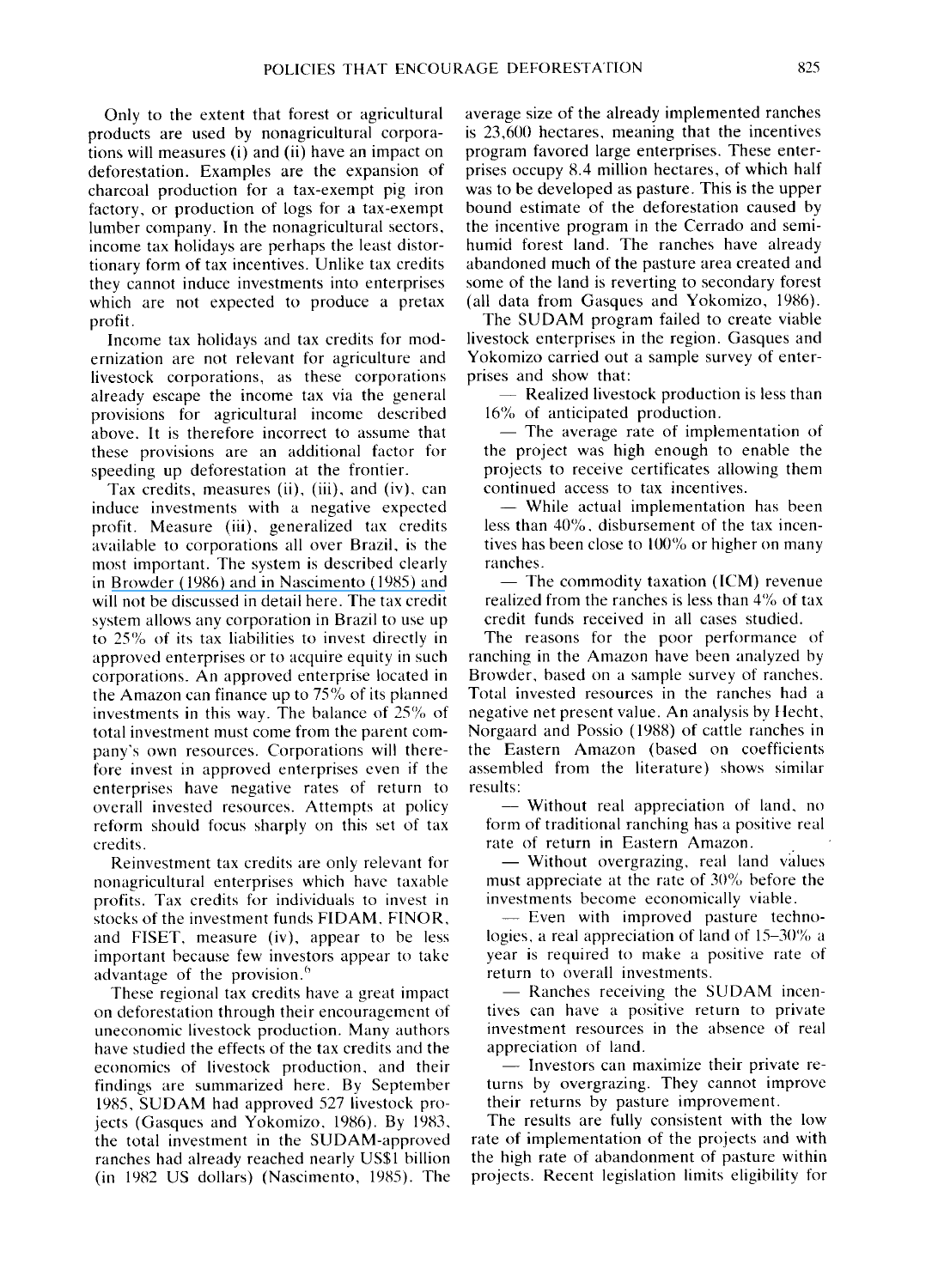SUDAM approval to ranches established in the Cerrado, where deforestation could be minimal. These regulations, however, are not usually fully enforced.

Tax credit funds from FISET have also been available for afforestation. IBDF-approved firms are eligible to receive tax credit funds for afforestation similar to those granted to SUDAM-approved firms. As discussed in Brazil (1987), the FISET program suffers from severe implementation difficulties as well, and has not been successful in reaching its afforestation objectives.

Neither the fiscal incentives for cattle ranches nor those for afforestation are cost-effective in achieving the stated goals of increasing livestock production and the rate of afforestation. FIDAM's subsidy program for ranches has reduced forest area by far more than the area the FISET incentives have afforested.

The combined effect of the incentive programs is more rapid deforestation in the Amazon, very modest afforestation in areas of old settlement, and a very large fiscal cost. This cost exceeded US\$1 billion in 1975-86 for the livestock ranches alone. Policy must abolish the tax credit programs, review other components of the special incentive packages and eligibility criteria, and design a better afforestation program.

# 7. THE SYSTEM OF CREDIT

Agricultural credit policies have been exceptionally favorable. Until recently, real interest rates on official credit were negative. Current policies imply that real interest on loans for agriculture are lower than in the nonagricultural sector, as Brandão and Rezende (1988) have shown. This difference of credit terms between sectors is also capitalized into the land price. If credit is not equally available to farmers at different income levels, the subsidies will make it more difficult for poor people to buy land. To get access to subsidized credit requires some form of land title or certificate of land occupancy. Thus land with acceptable papers as collateral has a higher value than land without title documentation. An increase in the credit subsidy will increase the demand for titled land and provide its owners with a capital gain. It will also reduce the demand for untitled land and lead to capital losses for owners of untitled land. It will also increase the flow of investments from the nonagricultural sector into farms with titled land and thereby provide an additional force toward increased ownership holdings. The reverse occurs when credits are reduced.

Since the poor are less likely to have titles or certificates of occupancy, or are more likely to be tenants, sharecroppers, or workers and therefore not eligible for subsidized credit, an increase in the credit subsidy will worsen the distribution of income and ownership and operational holdings in rural areas.

Subsidized credit is available to SUDAMapproved ranchers and private farmers who have titles or other land documents recognized by the credit institutions. While the amount of credit disbursed in the Amazon is small compared to the total agricultural credit volume, it is a significant factor accelerating deforestation. Similar to the effect of income tax preference for agriculture, subsidized rural credit tends to increase the demand for land, leading to a more rapid expansion of crop and pasture land. The subsidies are partly capitalized into land values, reinforcing the regressive impact of the income tax system analyzed above. In addition, subsidized credit, by encouraging mechanization, has reduced employment and tenancy opportunities in agriculture. The system thus increases the movement of settlers to frontier areas.

The direct impact of the credits on the Amazon itself is hard to estimate. Central Bank data on disbursements of credit do not present information separately for the legal Amazon. The North region, comprising the legal Amazon minus Goiás, Maranhão, and Mato Grosso, receives less than 3% of rural credit. This underestimates, however, the relewmt credit volume as settlement has been particularly active in Goiás and Mato Grosso. Nationally, livestock borrowers received about 20% of the credit disbursed. Fhe SUDAM-approved ranches are all eligible for subsidized credit. Through the ranches, the credit subsidies have accelerated the deforcslation process.

# 8. PROJECT INTERVENTION

It was not possible in this study to quantify the impact on deforestation of all the distortions which were found, but the effects of those that have been quantified are large. Moreover, all the distortions appear to work in the same direction. Not a single tax or subsidy provision was found that slows deforestation in the Amazon. There have been attempts, however, to stem the tide of deforestation or at least to confine it to the more fertile land areas not already used by the tribal population. These efforts have been made in a number of settlement projects or programs, such as INCRA's programs and World Banksupported projects in Mato Grosso and Rond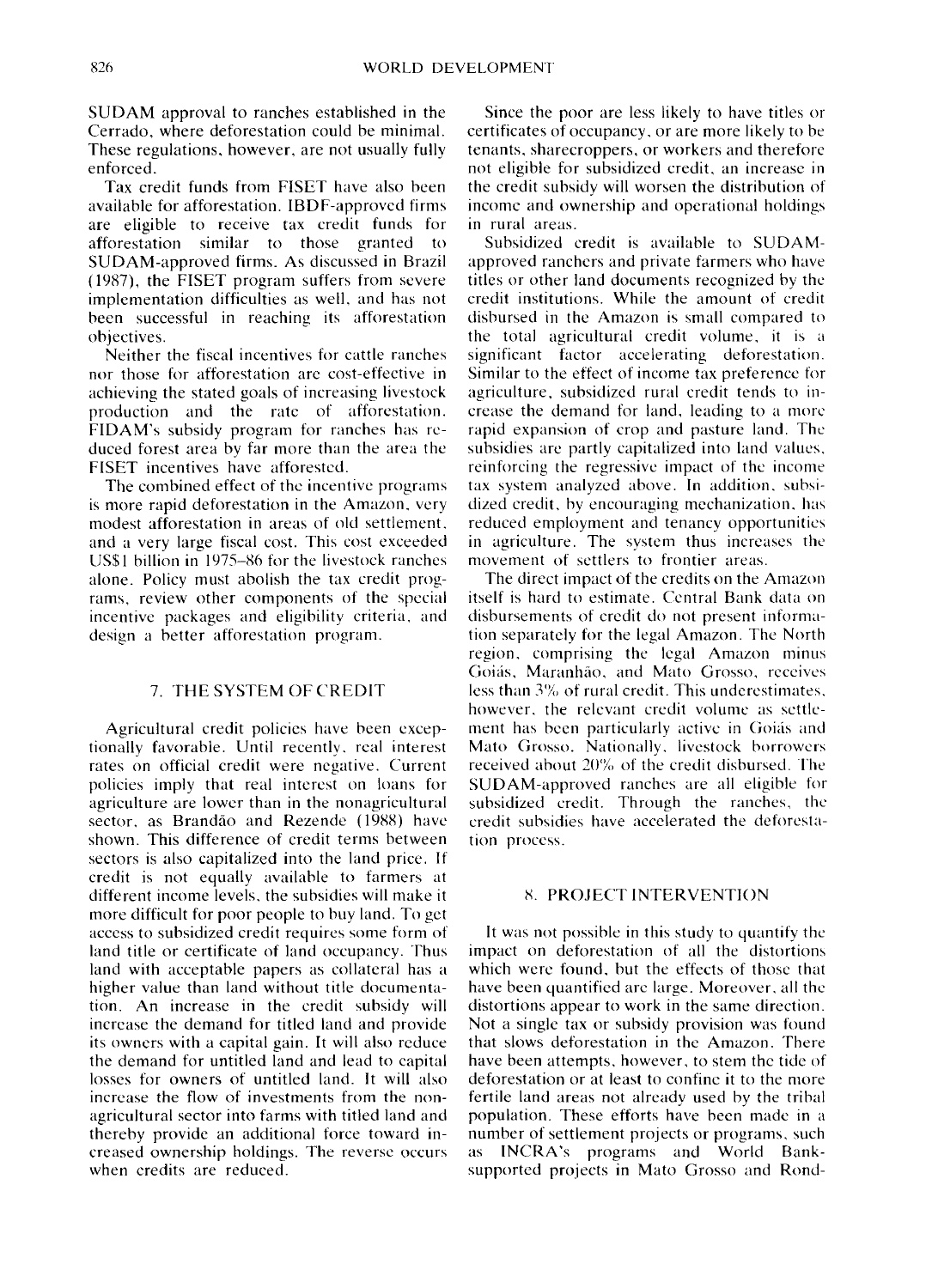6nia. The projects generally allocate high quality land to smallholders and keep poor land under forest. Continuous cultivation of tree crops on small portions of the farms is encouraged to save forests on the rest of the farms.

The projects have come under sharp criticism because small farmers use the messy but economical slash-and-burn agriculture system rather than continuous cultivation, are unable to produce cash crops in the first few years of settlement, and abandon or sell out their plots when they cannot cope with the harsh frontier conditions. Project authorities are faulted for not surmounting the vastly underestimated difficulties of providing basic services, such as roads, health, and education, in these areas of low population density. Most attention focuses on these relatively small projects, while ranching expands at a frantic pace, destroying more forest than the entire area under the projects. Forest services and land authorities are unable to enforce regulations because they are understaffed and can easily be influenced by those interested in land and forest resources.

A new approach is required. Projects cannot succeed in the presence of massive distortions. The distortions must be removed first. Project design must become more realistic and recognize that settlement is a harsh process in which many will fail. In order to reduce infrastructure cost, individual land allocations must be relatively small. Agricultural objectives must initially be modest. Slash-and-burn agriculture should be accepted as a good practice for the first few years despite its messy appearance. It will be replaced by other farming systems once higher population density makes enough labor available for more intensive systems (Pingali, Bigot and Binswanger, 1987).

Even with the best screening methods it is impossible to select only settlers who will succeed in the harsh process. Screening of settlers should therefore be simplified, and failure by some should be accepted as inevitable. Rules of land allocation and land sales have to accommodate failure rather than attempt to resist it.

At the same time, the current emphasis on stronger forest-use planning must be maintained and backed up by enforcement. The enforcement system must be adapted to the extremely harsh conditions of the frontier and include strong incentives for those charged with enforcing the rules.

#### 9. IMPROVING INCENTIVES FOR FOREST GUARDS

Changing the tax incentives and policies de-

scribed above would greatly reduce the pressure on land in the Amazon. Nethertheless, settlement will continue. Settlers must be kept out of forest and biological reserves and logging rules must be more effectively enforced. To do this will require improving the incentives for forest guards to enforce the rules.

The forest guards of the IBDF are few in number, poorly paid, and have to do risky jobs in guarding forest reserves or in enforcing logging regulations. The enormous distances and low population densities impose additional difficulties. It is not surprising therefore, that forest laws and regulations are easily evaded by applying political pressure to the service, or by bribing the forest guards. It would be easy, however, to provide the forest service and the guards with incentives to enforce the rules by giving them a financial stake in the fines levied on violators. For example, letting the guards keep 30% of the fines with the remainder added to the budget of the forest service, rather than the general revenue, would provide positive incentives. Traffic police already operate in a similar way, so a precedent exists.

# 10. SUMMARY AND CONCLUSIONS

This paper shows that general tax policies, special tax incentives, the rules of land allocation, and the agricultural credit system all accelerate deforestation in the Amazon. These policies increase the size of land holdings and reduce the chances of the poor to become farmers. There are five key aspects of government policy which contribute to deforestation in the Amazon:

*The virtual exemption of agricultural income from income taxation makes agriculture a tax shelter.* The exemption of agriculture from income tax adds to the demand for land. This greater demand is felt directly at the frontier, where urban investors and corporations compete aggressively for land to establish livestock ranches. But the tax treatment also has indirect effects by making it attractive for wealthy individual farmers to buy land from small farmers in areas of well-established settlement. Because the income tax preference for agriculture, agricultural profits, and other factors are capitalized into the land price, small farmers and other poor individuals cannot buy land in areas of wellintegrated land markets. If they want to acquire land, they have to squat on land at the frontier.

*Rules of public land allocation provide incentives for deforestation because the rules solidifying claims and ensuring maximum land areas encourage land clearing.* A claimant is allocated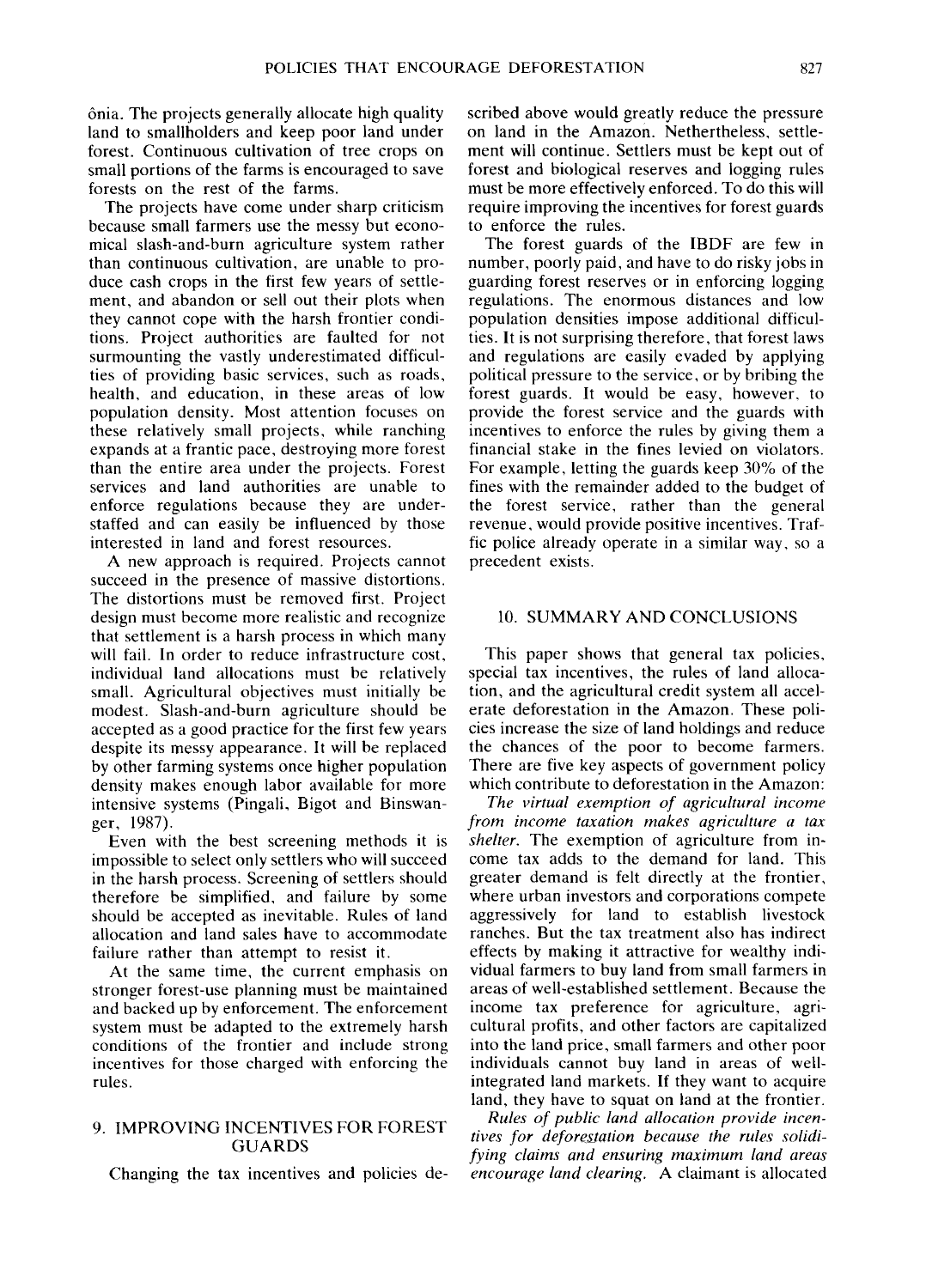**two to three times the amount of land cleared of**  forest. **In addition, land** clearing provides protcction against competing claims and against land invasions. To reform these rules will require lowering of land ceilings and changing the rules of land allocation to remove incentives for clearing land simply for purposes of solidifying land claims and increasing the size of allocations.

*The progressive land tax contains provisions that encourage the conversion of forest to crop land or pasture.* This provision will lead to excessive deforestation of marginal land areas located within large farms in order to reduce tax liabilities.

*The tax credit scheme aimed toward corporate livestock ranches subsidizes inefficient ranches established on cleared forest land.* An upperbound estimate of its effect is 4 million hectares of added deforestation, mostly in the subhumid forest zones of Mate Grosso and Tocantins. Most of these livestock ranches have a negative econo-mic return. A tax credit scheme is provided by IBDF to corporations that agree to afforestation. But the recipients have been as unsuccessful at afforestation as they have been at running economicatly viable ranches. The combined effect is even faster deforestation in the Amazon, little afforestation in areas of settlement, and large fiscal costs.

Subsidized credit is available for SUDAM*approved ranches.* Although the amount of subsidized credit disbursed in the Amazon is small compared with total agricultural credit, it accelerates deforestation through the support ot large ranches.

These distorting provisions must be removed before afforestation projects and programs can succeed. Afforestation and settlement projects must take into account the effect of these distortions, and the projects must thus have modest cxpcctations. While reducing perverse economic incentives for deforestation will slow down the destruction of the Amazon forest, incentive policies alone are not enough.  $A$ coherent system of land use planning that sets aside more marginal lands in forest reserves and establishes biological reserves is also required. Even under the best incentive regimes, these reserves, as well as Indian reservations, will have to bc protected by the power of the law and its enforcement agents. As part of this strategy. forest guards must be given greater incentives to enforce forest preserwttion laws currently in place.

#### NOTES.

1. A detailed discussion of these provisions is provided in da Silva (1986).

2. The rules for allocating state or federal hind *(terra devoluta)* vary somewhat. Only the rules affecting federal lands are reviewed here.

3. Although the claimant must huy the title in a public auction, bids apparently are never challenged, and the minimum price set by GETAT (Grupo Executivo de Terras do Araguaia/Tocantins) is nothing but a nominal fee.

4. Real estate sales are subject to capital gains taxes while long-term capital gains (more than five years) on financial assets are not. But the real burden of the capital gains tax is low. The taxable amount of the gains is reduced by rebates depending on the length of time the real estate is held. The remainder is taxed at the lower of either a 25% flat rate or the marginal rate of the progressive income tax of the individual concerned. I have not found any exemptions from this tax for individuals or enterprises located in the legal Amazon.

The commodity taxation (ICM) is like a value-added tax on agricultural and nonagricultural commodities. It is levied at 17% of the after-tax receipts (that is. at 211.5% ot total sales value) for most statcs. For sales to

the North and the Northeast the rate is only  $12\%$ . But final sales within the North or the Northeast rcgions restore tax levels to  $17\%$  through a mechanism I do not fully understand. Thus, the difference appears to act as a transfer of tax revenue between regions rather than a distortionary differential aflecting economic decisions.

Thc ICM contains a potcntial distortion against agriculture for commodities which are exported in raw form. White the full ICM is restituted on exports Ior industrial products, this is not the case for raw agriculture products such as soybeans. But if agricultural products, such as soybean oil, are exported the tax is refunded. The importance of the distortion is further reduced by quantitative trade controls on many agricultural commodities so that domestic price relatives are completely delinked from international price relatives. Additional work would be required to determine whether agricultural price policies discriminate against agriculture.

5. For example, pig iron factories under the Grande Carajás program are required to produce  $40\%$  of the charcoal they use from forcst they own.

6. Personal communication from Lylha Spmola da Silva.